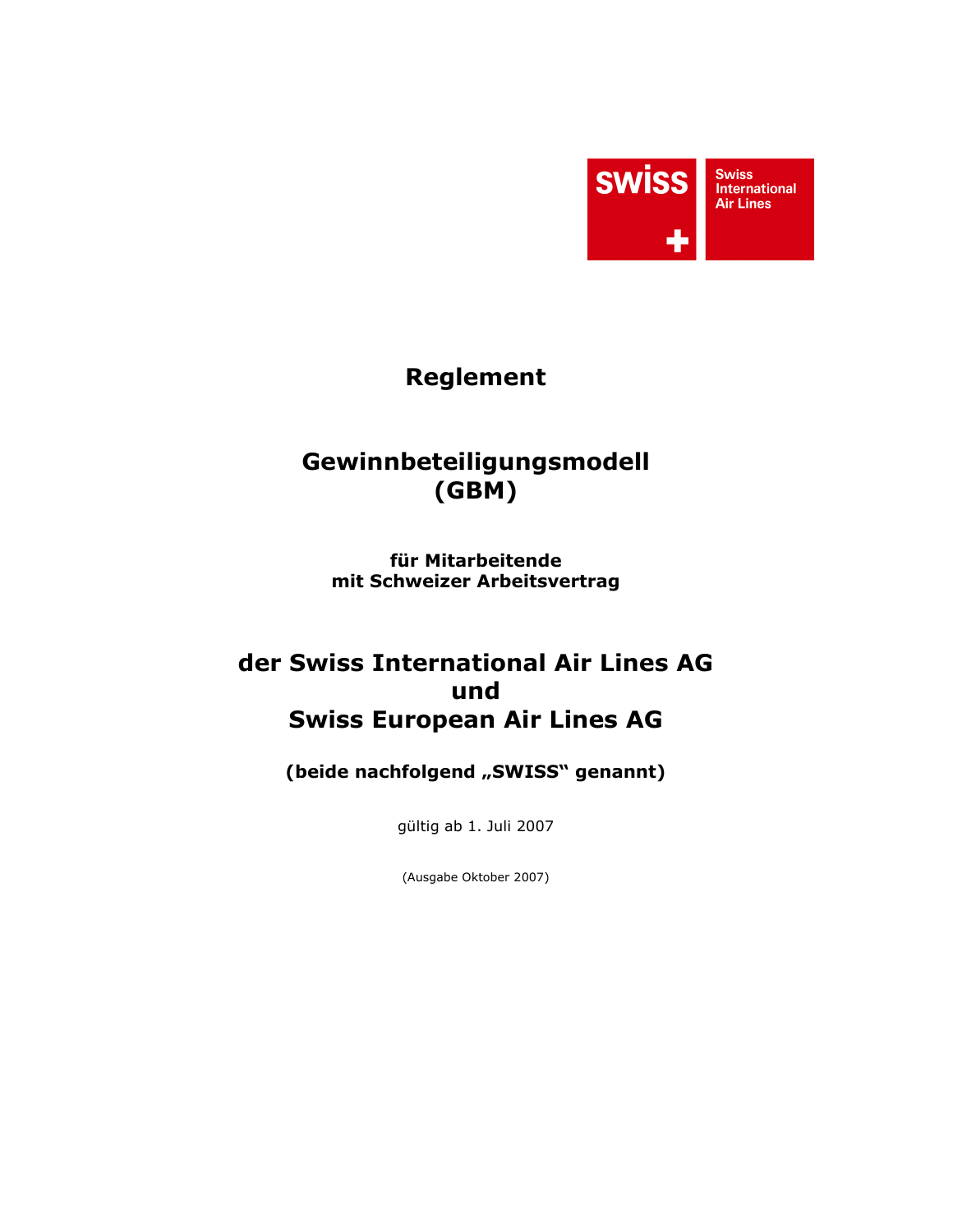### Inhaltsverzeichnis

| 0 | Einführung            |                                                   |   |  |  |  |
|---|-----------------------|---------------------------------------------------|---|--|--|--|
| 1 | Teilnahmeberechtigung |                                                   |   |  |  |  |
| 2 |                       | <b>Allgemeine Bestimmungen</b>                    | 3 |  |  |  |
|   | 2.1                   | Einführung                                        | 3 |  |  |  |
|   | $2.2^{\circ}$         | Anspruch                                          | 3 |  |  |  |
|   | $2.3 -$               | Auszahlung                                        | 4 |  |  |  |
| 3 |                       | Ergänzende Ausführungsbestimmungen                | 5 |  |  |  |
|   | 3.1                   | Auszahlungsmodus                                  | 5 |  |  |  |
|   | $3.2^{\circ}$         | Sonstige Bestimmungen                             | 6 |  |  |  |
|   |                       | 3.2.1 Vorrang der deutschen Sprachversion         | 6 |  |  |  |
|   |                       | 3.2.2 Anwendbares Recht                           | 6 |  |  |  |
|   |                       | 3.2.3 Inkrafttreten und Gültigkeit des Reglements | 6 |  |  |  |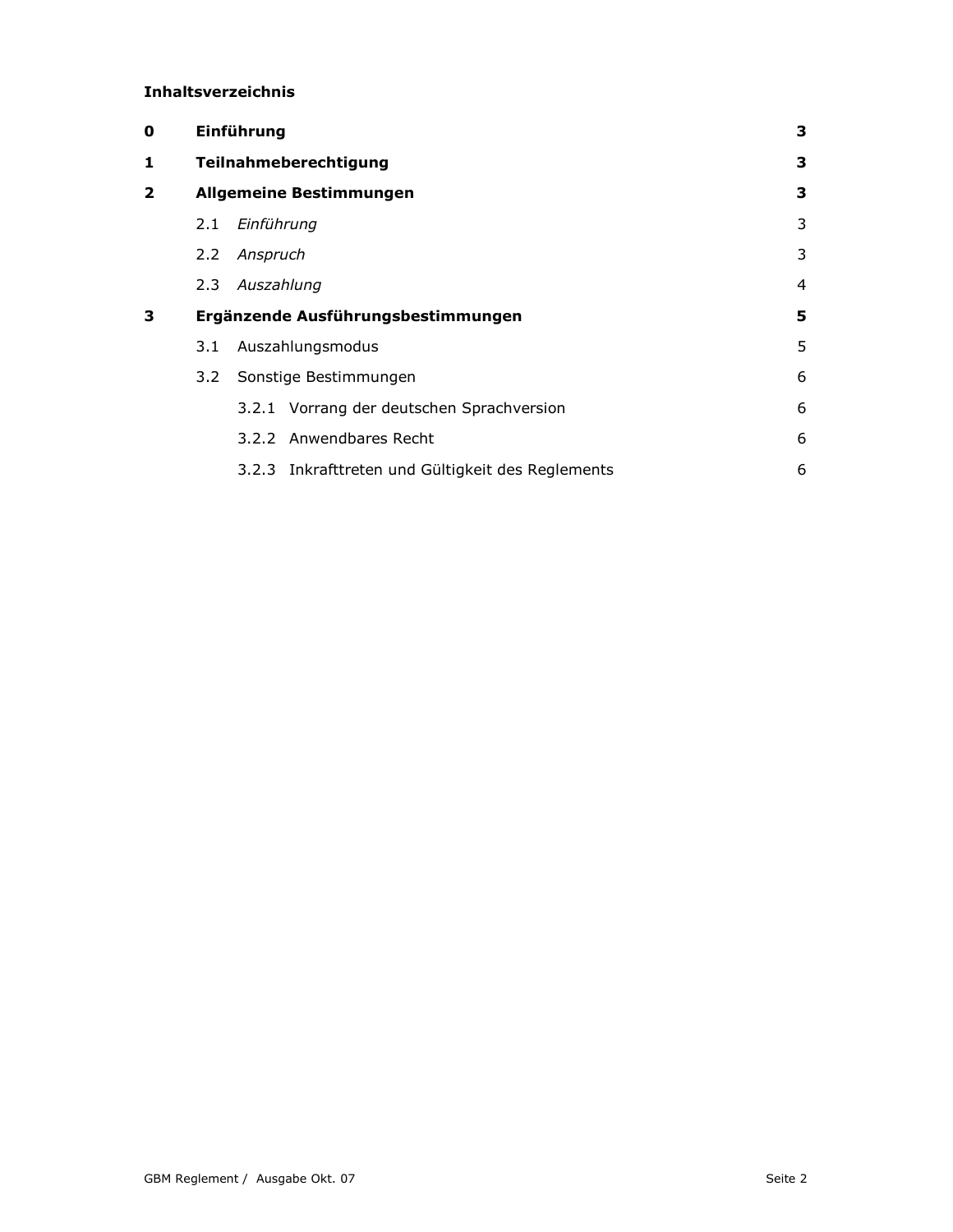# 0 Einführung

Die Geschäftsleitung und die Personalverbände haben gemeinsam ein innovatives und zukunftsweisendes Gewinnbeteiligungsmodell (nachfolgend GBM genannt) entwickelt. Dieses soll für jede Mitarbeiterin und jeden Mitarbeiter substanziell, fair und spürbar sein.

## 1 Teilnahmeberechtigung

Folgende Mitarbeitende von SWISS sind am Gewinnbeteiligungsmodell teilnahmeberechtigt:

- Alle Mitarbeitenden in der Schweiz in gültigen GAV Verträgen
- · Mitarbeitende im Ausland mit lokalen Arbeitsverträgen<sup>1</sup> (ohne Kader)

Die Geschäftsleitung kann zusammen mit dem Verwaltungsrat weitere teilnahmeberechtigten Personen bezeichnen.

## 2 Allgemeine Bestimmungen

Der nachstehende, kursiv gedruckte Text ist Inhalt der gültigen Schweizer GAV Verträge. Bei abweichenden Formulierungen hat der Text im jeweiligen GAV Vorrang.

## 2.1 Einführung

Es besteht ein GBM im Sinne von Art. 322a Obligationenrecht. Die Höhe der Gewinnbeteiligung richtet sich nach der Umsatzrendite (EBIT-Marge). Soweit es zur Nachprüfung der Ansprüche aus dem GBM erforderlich ist, wird SWISS den Verbänden die notwendige Einsicht in die Geschäftstätigkeit gewähren. Die Umsetzungsbestimmungen sind Gegenstand dieses GBM Reglements. Das GBM endet mit Ablauf des jeweiligen GAV (inkl. allfälligem Verlängerungsjahr) ohne Nachwirkung.

# 2.2 Anspruch

Die Ansprüche aus dem GBM gelten ab dem Eintrittstag des Mitarbeitenden und werden nachfolgend verbindlich und abschliessend geregelt.

Ist der Mitarbeitende während eines Kalenderjahres aus Gründen wie Krankheit, Unfall oder Militärdienst insgesamt für mehr als 60 Kalendertage an der Arbeitsleistung verhindert, entfällt für die 60 Tage übersteigende Abwesenheitsdauer der Anspruch auf die GBM Auszahlung.

Der GBM-Anspruch richtet sich nach Massgabe des effektiv ausbezahlten Basislohnes (ohne jegliche Zulagen). Bei allen Pensenkürzungen (wie zB. TZV, etc.) sind die entsprechend reduzierten Basissaläre massgebend.

Der GBM-Anspruch berechnet sich gemäss der nachstehenden Tabelle. Alle Werte verändern sich linear zur ausgewiesenen EBIT-Marge.

|                                                            | <b>EBIT Marge</b> |       |       |       |       |        |        |        |           |
|------------------------------------------------------------|-------------------|-------|-------|-------|-------|--------|--------|--------|-----------|
|                                                            | $\leq$ 5          | 5%    | 6%    | 7%    | 8%    | 9%     | 10%    | $11\%$ | $> = 12%$ |
| <b>Auszahlung in % des</b><br>Basislohns<br>(ohne Zulagen) | $0\%$             | 3%    | 4%    | 5%    | 6%    | 7%     | 8%     | 9%     | 10%       |
| Min. Auszahlung (CHF)                                      | 0                 | 2'000 | 2'700 | 3'400 | 4'100 | 4'800  | 5'500  | 6'200  | 7'000     |
| Max. Auszahlung (CHF)                                      | 0                 | 4'500 | 6'000 | 7'500 | 9'000 | 10'500 | 12'000 | 13'500 | 15'000    |

<sup>1</sup> Für Mitarbeitende im Ausland werden separate GBM Reglemente erstellt.

GBM Reglement / Ausgabe Okt. 07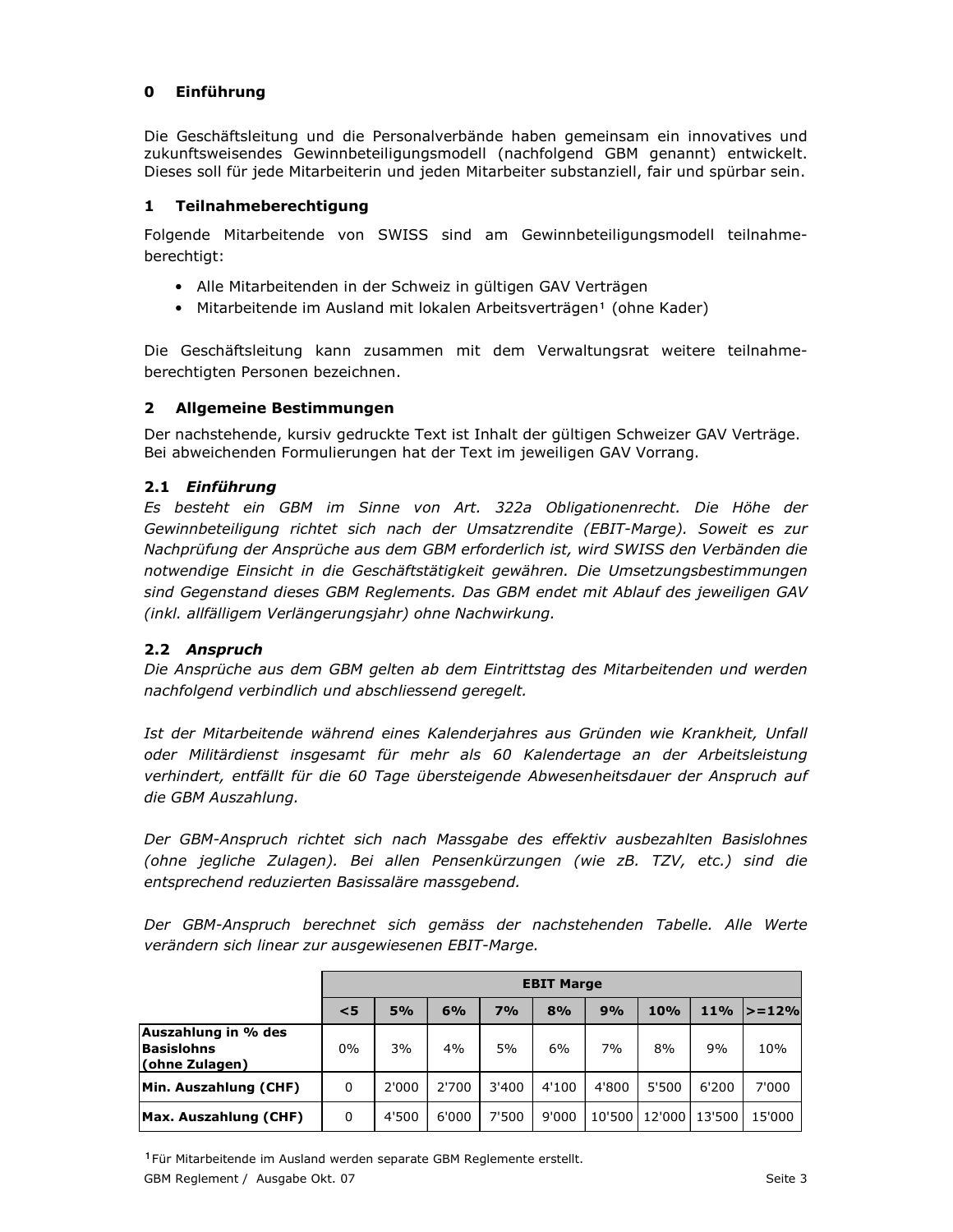Die vorstehend erwähnten Minimal- und Maximalauszahlungen finden bei ununterbrochenem Arbeitsverhältnis ausschliesslich in der Jahresschlussabrechnung ihre Anwendung. Die Minimal- als auch Maximalauszahlung werden bei allen Pensumskürzungen (z.B. TZV, UBU, MUBU etc.) sowie bei Ein- und Austritten pro rata temporis angepasst.

Bei Beendigung des Arbeitsverhältnisses besteht ein Anspruch auf Gewinnbeteiligung pro rata temporis bis zum Vertragsende bzw. per Ereignisdatum. Die abschliessende EBIT-Marge stützt sich dabei auf die letzten verfügbaren Messgrössen. Die GBM-Auszahlung erfolgt in der Regel im Austritts-, spätestens aber im Folgemonat.

Bei Austritt beziehungsweise Kündigung durch SWISS während der Probezeit oder bei einer fristlosen Entlassung besteht kein Anspruch auf Gewinnbeteiligung. Im Fall von Freistellung von der Arbeit, unabhängig der Tatsache durch wen die Kündigung erfolgte, besteht für die Freistellungsperiode kein Anspruch auf eine GBM-Auszahlung.

# 2.3 Auszahlung

Pro Quartal (ab 2. Quartal kumulative Betrachtung der EBIT-Marge) erfolgt eine Akontozahlung (Modalitäten gem. GBM Reglement Kapitel 3.1). Die endgültige Abrechnung erfolgt nach Abschluss des Geschäftsjahres (1. Januar bis 31. Dezember) auf Basis der von der Revisionsstelle SWISS testierten Gruppen-Jahresrechnung.

Die Jahresschlusszahlung erfolgt im Folgemonat nach der Publikation der Jahreszahlen durch Lufthansa und SWISS.

Die ausgerichteten GBM Auszahlungen unterliegen vollumfänglich der Einkommenssteuer. Von den GBM Auszahlungen werden die Arbeitnehmerbeiträge für die obligatorischen Sozialversicherungen abgezogen. Die ausgerichtete GBM Auszahlung ist nicht Pensionskassen versichert.

Beim Eintritt einer der folgenden Ereignisse erfolgt keine quartalsweise GBM-Akontoauszahlung:

 $a.$ ) Einbruch der EBIT-Marge von einem Quartal auf das nächste um ≥50% oder

EBIT-Marge im vergangenen Quartal <5%  $b.$ ) oder

 $c.$ ) Einbruch der vorliegenden Buchungsstände um 30% gegenüber Budget. (z.B. ausgelöst durch Epidemien, etc.)

Die Jahresschlussabrechnung wird dadurch nicht tangiert.

Bereits ausbezahlte Anteile der Gewinnbeteiligung können vom Arbeitgeber nicht zurückgefordert werden.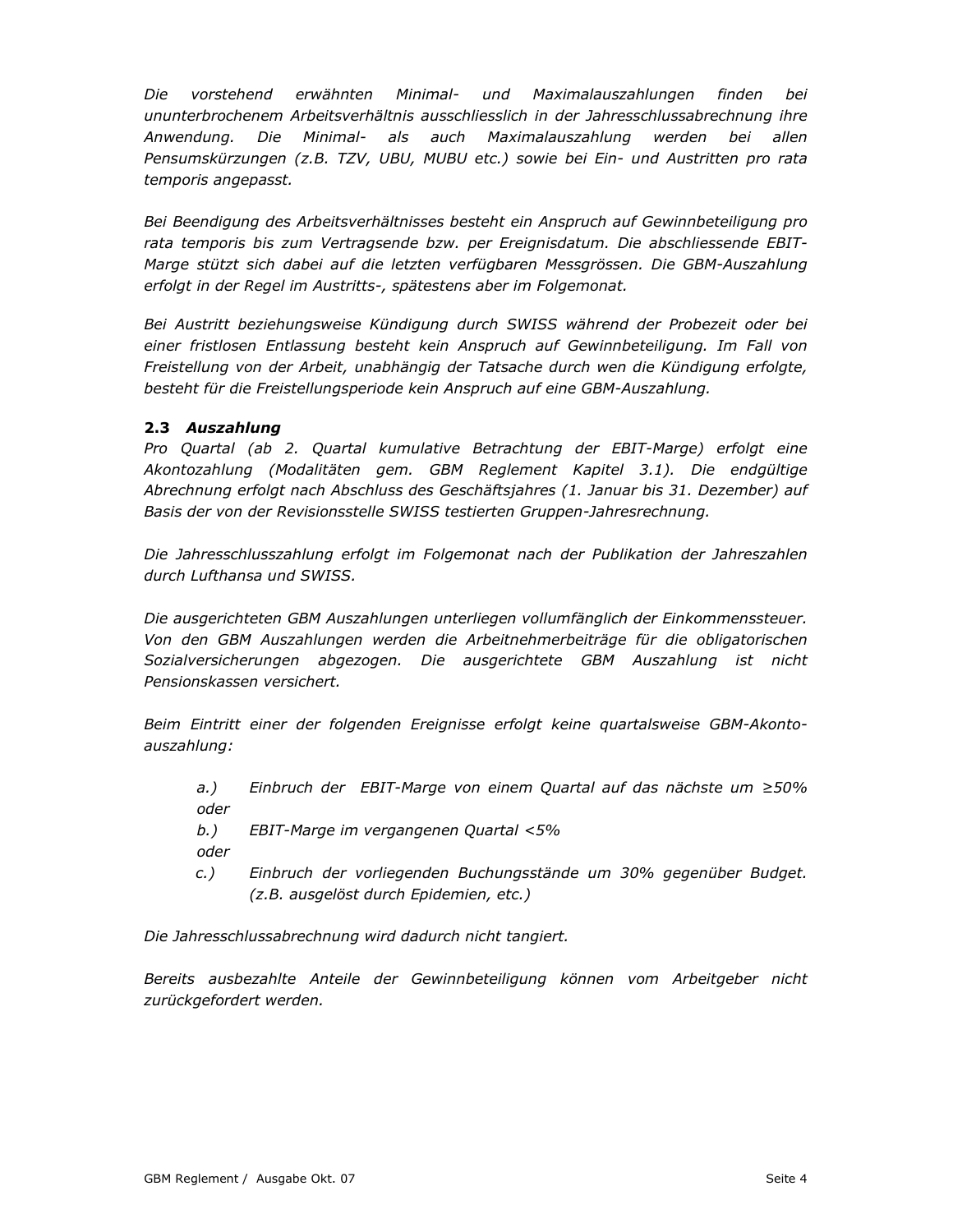## 3 Ergänzende Ausführungsbestimmungen

## 3.1 Auszahlungsmodus

| Auszahlung<br>mit Salär | Messgrösse                                    | <b>Anteilige</b><br>Auszahlung im<br>Bezug auf das<br>gesamte Jahr                                                                    | Davon effektive Auszahlung |  |  |
|-------------------------|-----------------------------------------------|---------------------------------------------------------------------------------------------------------------------------------------|----------------------------|--|--|
| Mai                     | Ø EBIT Marge der Monate<br>Januar - März      | 25%                                                                                                                                   | 80%                        |  |  |
| <b>August</b>           | Ø EBIT Marge der Monate<br>Januar - Juni      |                                                                                                                                       | 80%                        |  |  |
| <b>November</b>         | Ø EBIT Marge der Monate<br>Januar - September | 25%                                                                                                                                   | 80%                        |  |  |
| April                   | Ø EBIT Marge der Monate<br>Januar - Dezember  | Die Jahresschlussabrechnung berechnet sich nach<br>der effektiven EBIT Marge und den bereits<br>getätigten guartalsweisen Anzahlungen |                            |  |  |
|                         |                                               | 100%                                                                                                                                  | 100%                       |  |  |

Im nachfolgendem Beispiel erhält ein Mitarbeitender mit CHF 60'000. - Basissalär\*) und einem ganzjährigen Arbeitspensum von 100% eine Gewinnbeteiligung von Total CHF 5'311 .--

| Aus-<br>zahlung<br>mit Salär  | <b>Messgrösse</b>                                                    | <b>Anteilige Auszahlung</b><br>in Bezug auf das<br>gesamte Jahr (CHF) | <b>Davon effektive Auszahlung</b><br>(CHF)                                                                                                      |
|-------------------------------|----------------------------------------------------------------------|-----------------------------------------------------------------------|-------------------------------------------------------------------------------------------------------------------------------------------------|
| Mai                           | $\varnothing$ EBIT Marge<br>Jan - Mär<br>10.00%                      | $60'000^{*} \times 8\% =$<br>4'800, wovon $25% =$<br>1'200            | <b>Akontozahlung 1</b><br>1'200 x 80%<br>$= 960$                                                                                                |
| August                        | $\varnothing$ EBIT Marge<br>Jan - Jun<br>8.50%                       | $60'000 \times 6.5\% = 3'900,$<br>wovon $25% = 975. - -$              | <b>Akontozahlung 2</b><br>975 x 80%<br>$= 780$                                                                                                  |
| November                      | $\varnothing$ EBIT Marge<br>Jan - Sep<br>9.50%                       | $60'000 \times 7.5\% = 4'500,$<br>wovon $25% = 1'125$                 | <b>Akontozahlung 3</b><br>1'125 x 80%<br>$= 900$                                                                                                |
| Total Akontozahlungen 1 bis 3 |                                                                      |                                                                       | $= 2'640$                                                                                                                                       |
| April                         | $\varnothing$ EBIT Marge<br>Jan - Dez<br>9.73%                       | $60'000 \times 7.73\% = 4'638$                                        | Jahresschlusszahlung<br>(ohne Einbezug min./max.<br>Auszahlungen)<br>$4'638 - 2'640$<br>$= 1'998$                                               |
|                               | Min Zahlung<br>bei<br>$\varnothing$ EBIT Marge<br>Jan - Dez<br>9.73% | 5'311                                                                 | Gerechnete Auszahlung von<br>4'638 ist kleiner als Minimum,<br>Min. Auszahlung = $5'311$<br>Jahresschlusszahlung:<br>5'311 – 2'640<br>$= 2'671$ |

\*)Hinweis: Bei der Berechnung jeder Auszahlung kommt immer das effektiv ausbezahlte Basisgehalt ohne jegliche Zulagen zur Anwendung (vgl. Punkt 2.2 oben). Die Minimumund Maximum-Auszahlungen gem. Tabelle im Punkt 2.2 basiert immer auf einem 100% Pensum.

Mitarbeitende haben ab dem Jahr 2008 die Möglichkeit, anstatt einer guartalsweisen Auszahlung einmalig auf eine jährlichen Auszahlungsmodus zu wechseln. Der schriftliche Antrag muss jeweils bis Ende Januar vorliegen. Der detaillierte Ablauf ist Gegenstand GBM Reglement / Ausgabe Okt. 07 Seite 5